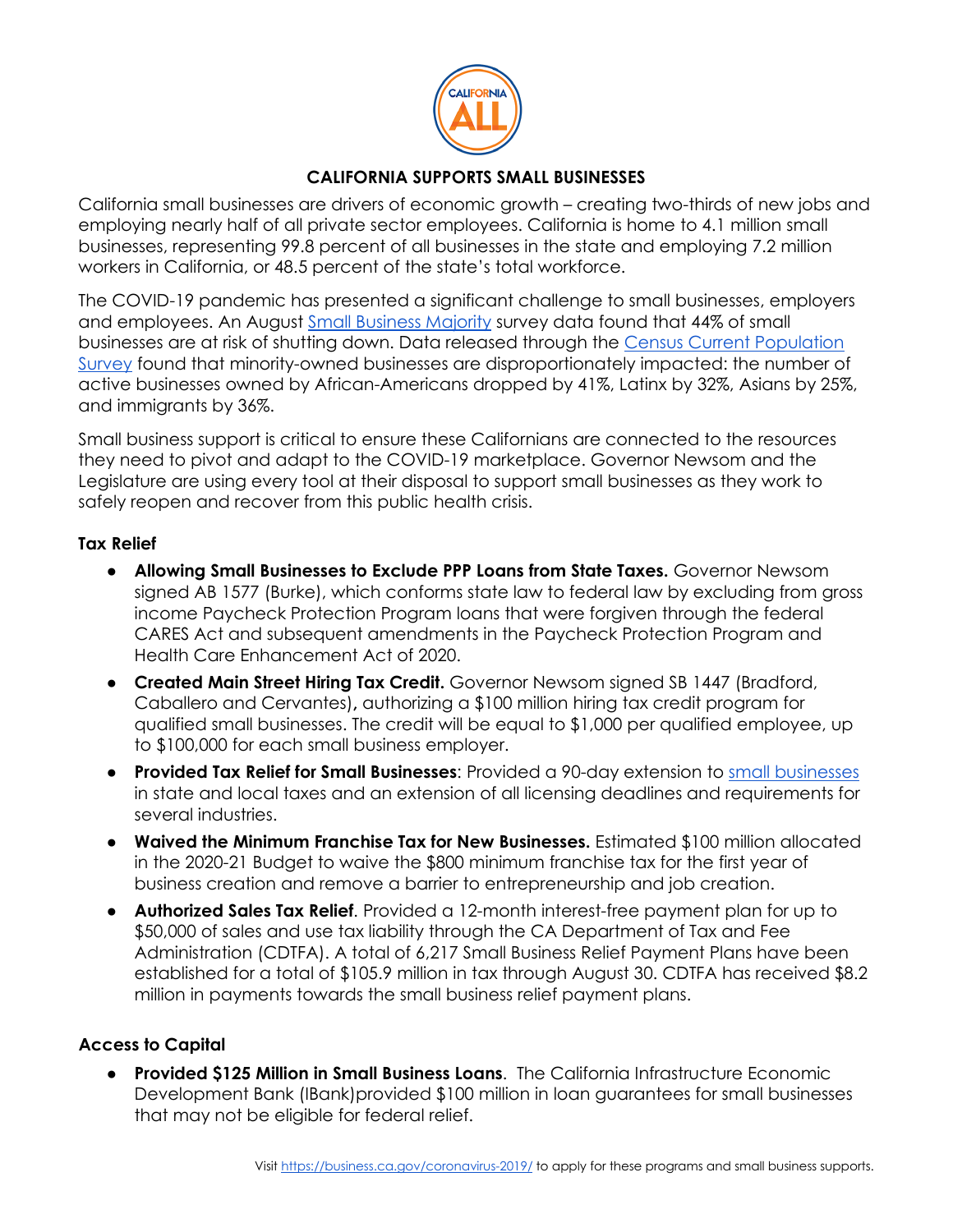

- To date, IBank has conditionally approved 415 loans for \$14.5 million, retaining the jobs of 2,252 Californians. To date, 82 percent of the loans have gone to either women-owned, minority-owned, or those businesses in low to moderate income (or LMI) tracts. The average loan size, to date, is \$35,000. Businesses receiving loans are, on average, 5.4 full-time equivalent employees.
- Additionally, [in late August, the state announced the California Rebuilding Fund,](https://mailchi.mp/8885c58dae1a/new-initiative-looks-to-support-smallest-of-california-small-businesses?e=baf8cfcabd) a new public-private partnership being developed to leverage state capital to support California's small businesses – especially those located in economically disadvantaged and historically underserved areas of the state. The California Infrastructure and Economic Development Bank's (IBank) participation in the initiative was approved during IBank's August board meeting. Prior to the approval, the State of California allocated \$25 million to IBank and passed new statutory authority allowing IBank to participate in the initiative.
- **Secured \$30 Billion in Federal Small Business Relief**. California secured an SBA disaster declaration early on 3/17/20 to open up the Economic Injury Disaster Loans (EIDL) program for California [small businesses](http://www.oesnews.com/sba-offers-disaster-assistance-to-california-small-businesses-economically-impacted-by-the-coronavirus-covid-19-2/) and private non-profit organizations. Early action proved impactful:
	- California has received 543,366 approved EIDL loans which represents 15.20% of the total loans approved by SBA, as of 8/24. The total amount funded is \$33,572,280,259, which is 17.86% of the national total.
	- California has received approval for 809,792 EIDL Advances representing 14.01% of the total number of advances; and \$2,666,662,000 or 13.33% of the total disbursed, as of 7/15. EIDL Advances are closed.
	- California has received 623,360 approved PPP loans, representing 11.96% of the total loans approved by SBA, as of 8/08. The total amount funded is \$68,644,418,670 - 13.07% of the national total. SBA is no longer accepting PPP applications.
- **Provided Micro-Grants to Immigrant Social Entrepreneurs.** Allocated \$10 million in the 2020-21 Budget for Social Entrepreneurs for Economic Development (SEED) to provide micro-grants to immigrant social entrepreneurs.
- **Provided Loan Guarantees.** In 2019, IBank did more than 579 small business loan guarantees for more than \$509.6 million in economic activity. 15,780 small business jobs were created or retained from IBank's 2018-19 loan guarantees. IBank did more than \$643 million in financing in FY 18-19.
- **Small Business Finance Center.** IBank has conditionally approved 415 loans for \$14.5 million, retaining the jobs of 2,252 Californians. To date, 82 percent of the loans have gone to either women-owned, minority-owned, or those businesses in low to moderate income (or LMI) tracts. The average loan size, to date, is \$35,000. Businesses receiving loans are, on average, 5.4 full-time equivalent employees.

## **Support Networks**

**Expanded Support for Small Businesses.** In 2019-20, 86 active small business centers – providing expanded services in over 30 languages – have helped California's small businesses pivot, navigate new guidance, access capital including federal relief, and